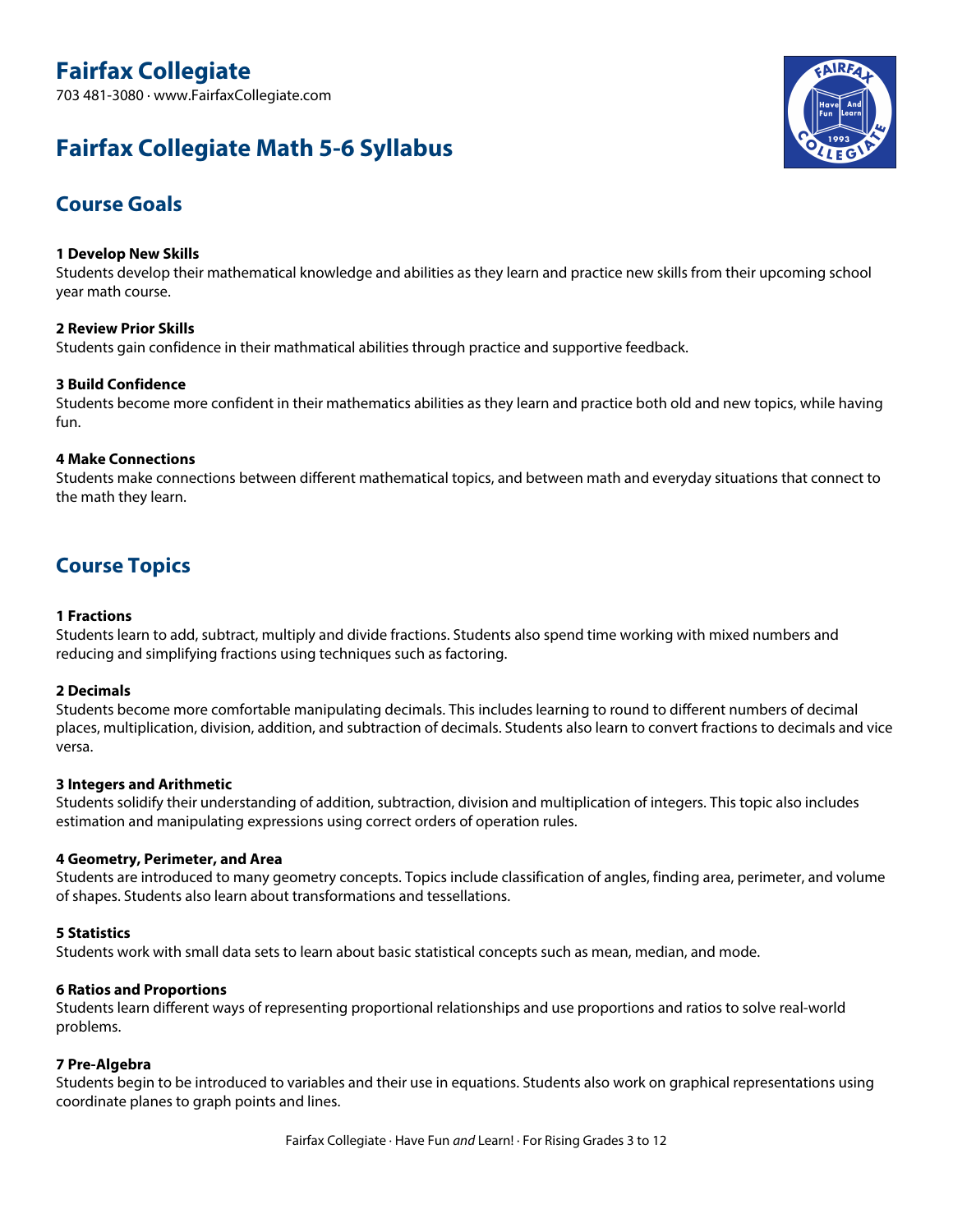## **8 Logic and Patterns**

Students work on challenging logic problems both visually and through word problems. They also learn ways to recognize patterns from sets of numbers.

## **Course Schedule**

## **Day 1**

**Introduction and Icebreaker**

Students are introduced to the course and review the rules. Students also briefly get to know each other and the instructor.

**Diagnostic Test** Students take the diagnostic assessment.

**Daily Instruction & Practice** Students practice the class topics at their own pace.

## **Day 2**

**Daily Warm-Up** Students are introduced to <sup>a</sup> topic at the beginning of <sup>a</sup> lesson, or review <sup>a</sup> previous topic before beginning <sup>a</sup> new lesson.

**Daily Instruction & Practice** Students practice the class topics at their own pace.

#### **Daily Enrichment**

Students engage in an activity to enrich their learning of each topic.

## **Day 3**

**Daily Warm-Up** Students are introduced to <sup>a</sup> topic at the beginning of <sup>a</sup> lesson, or review <sup>a</sup> previous topic before beginning <sup>a</sup> new lesson.

## **Daily Instruction & Practice**

Students practice the class topics at their own pace.

#### **Daily Enrichment**

Students engage in an activity to enrich their learning of each topic.

## **Day 4**

**Daily Warm-Up**

Students are introduced to <sup>a</sup> topic at the beginning of <sup>a</sup> lesson, or review <sup>a</sup> previous topic before beginning <sup>a</sup> new lesson.

## **Daily Instruction & Practice**

Students practice the class topics at their own pace.

#### **Daily Enrichment**

Students engage in an activity to enrich their learning of each topic.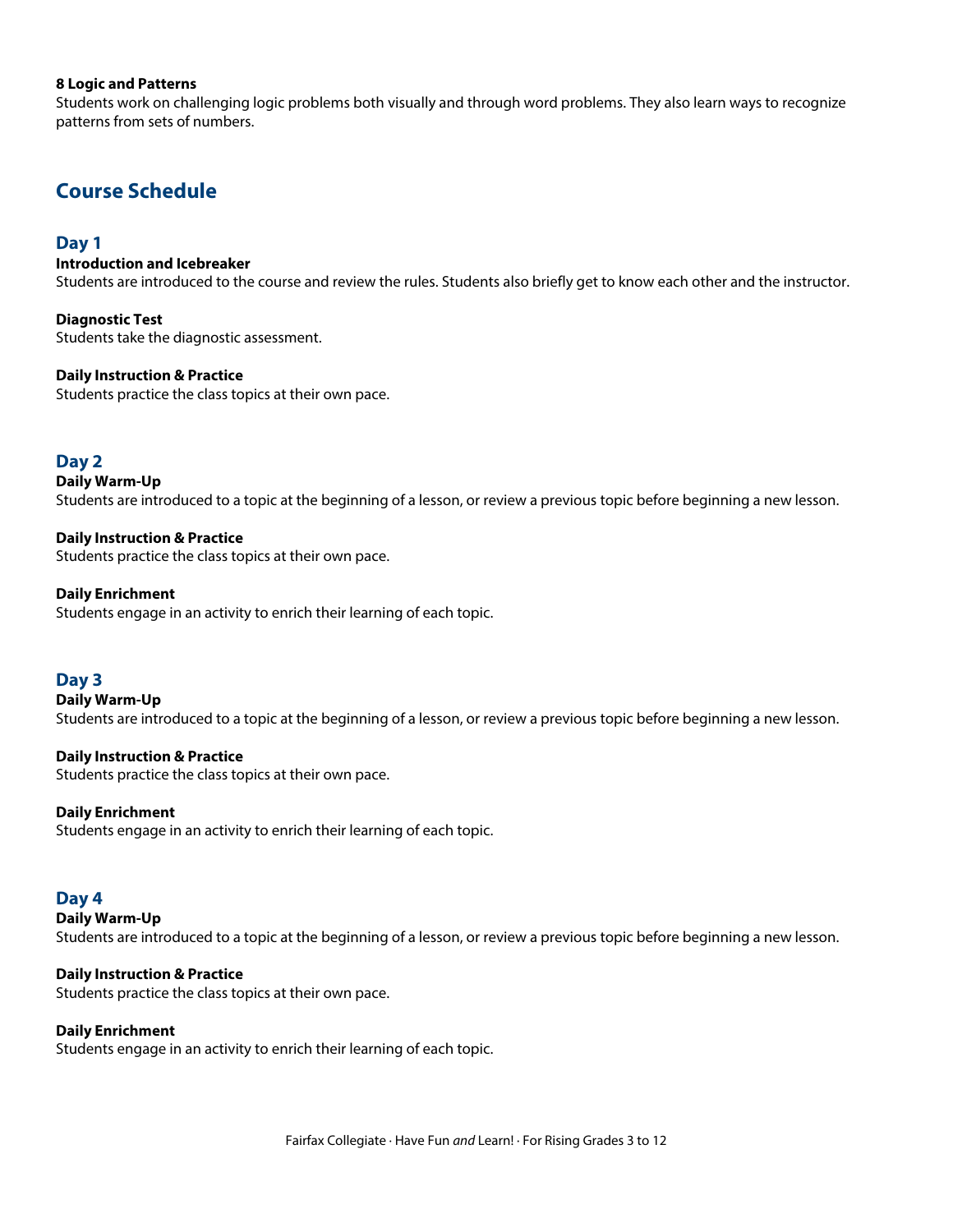## **Day 5**

## **Daily Warm-Up**

Students are introduced to <sup>a</sup> topic at the beginning of <sup>a</sup> lesson, or review <sup>a</sup> previous topic before beginning <sup>a</sup> new lesson.

## **Daily Instruction & Practice**

Students practice the class topics at their own pace.

## **Daily Enrichment**

Students engage in an activity to enrich their learning of each topic.

## **Day 6**

**Daily Warm-Up** Students are introduced to <sup>a</sup> topic at the beginning of <sup>a</sup> lesson, or review <sup>a</sup> previous topic before beginning <sup>a</sup> new lesson.

## **Daily Instruction & Practice**

Students practice the class topics at their own pace.

## **Daily Enrichment**

Students engage in an activity to enrich their learning of each topic.

## **Day 7**

**Daily Warm-Up** Students are introduced to <sup>a</sup> topic at the beginning of <sup>a</sup> lesson, or review <sup>a</sup> previous topic before beginning <sup>a</sup> new lesson.

## **Daily Instruction & Practice**

Students practice the class topics at their own pace.

## **Daily Enrichment**

Students engage in an activity to enrich their learning of each topic.

## **Day 8**

**Daily Warm-Up**

Students are introduced to <sup>a</sup> topic at the beginning of <sup>a</sup> lesson, or review <sup>a</sup> previous topic before beginning <sup>a</sup> new lesson.

## **Daily Instruction & Practice**

Students practice the class topics at their own pace.

## **Daily Enrichment**

Students engage in an activity to enrich their learning of each topic.

## **Day 9**

**Daily Warm-Up**

Students are introduced to <sup>a</sup> topic at the beginning of <sup>a</sup> lesson, or review <sup>a</sup> previous topic before beginning <sup>a</sup> new lesson.

## **Daily Instruction & Practice**

Students practice the class topics at their own pace.

## **Daily Enrichment**

Students engage in an activity to enrich their learning of each topic.